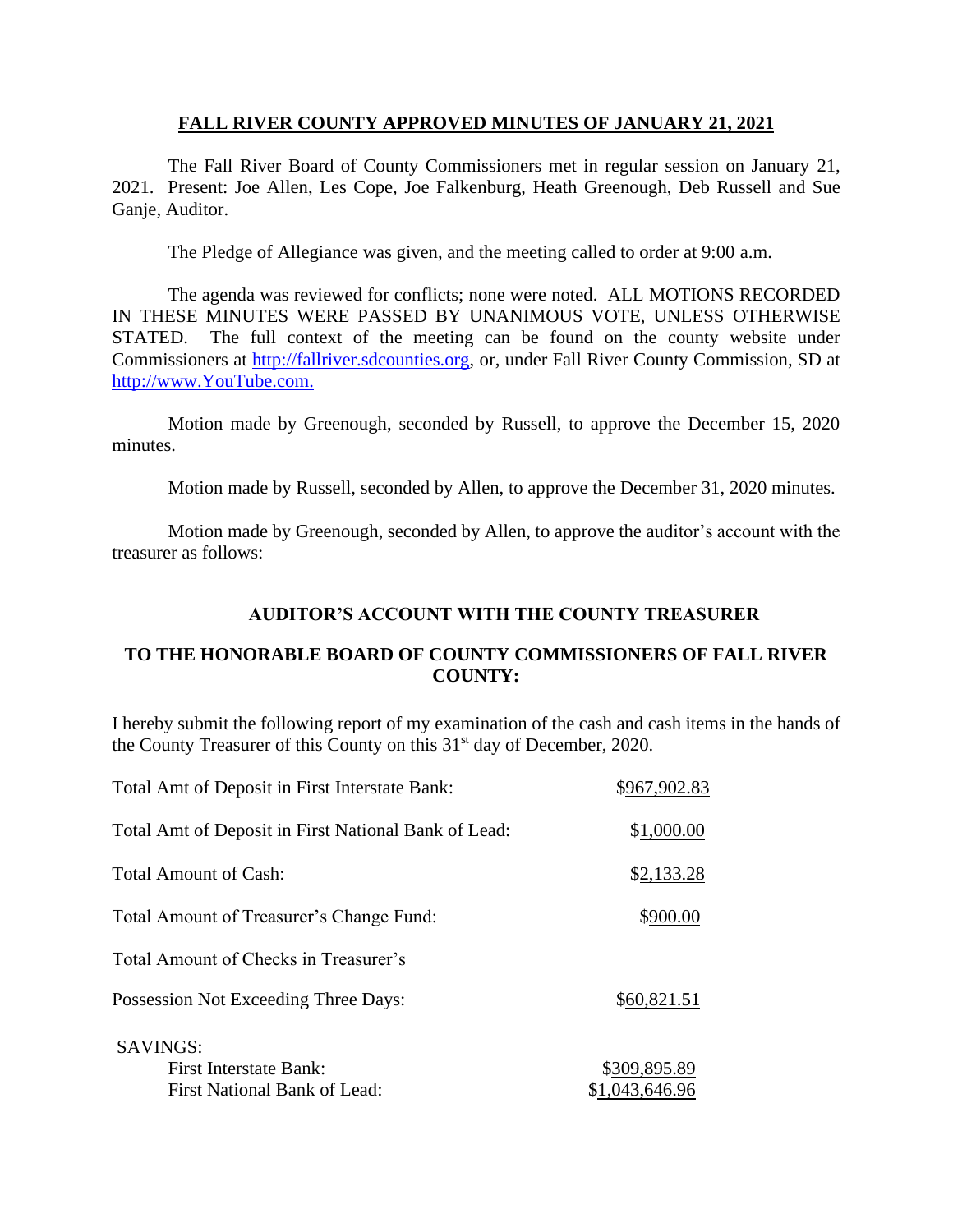# CERTIFICATES OF DEPOSIT:

| <b>First Interstate-Hot Springs:</b>      | \$772,669.12   |
|-------------------------------------------|----------------|
| <b>Black Hills Federal Credit Union:</b>  | \$250,000.00   |
| Bank of the West-Hot Springs:             | \$535,697.41   |
| Schwab Treasury:                          | \$258,023.28   |
| <b>First National Bank-Lead:</b>          | \$306,046.60   |
| <b>Black Hills Community-Rapid City:</b>  | \$805,786.21   |
| <b>Liberty National Bank-Sioux Falls:</b> | \$4,000,000.00 |

Itemized list of all items, checks and drafts that have been in the Treasurer's possession over three days:

| Register of Deeds Change Fund: | \$500.00 |
|--------------------------------|----------|
| Highway Petty Cash:            | \$20.00  |
| Election Petty Cash:           | \$15.00  |

#### RETURNED CHECKS:

Brun, Cyril \$806.60, 09/02/2020 Rhew, Todd & Janet \$276.80, 09/09/2020 Schmit, Troy \$85.60, 10/20/2020 Caveye, Russell \$64.77, 10/26/2020

TOTAL \$9,316,291.86

Dated this 31<sup>st</sup> day of December, 2020.

/s/ Sue Ganje, County Auditor of Fall River County

| <b>County Monies:</b>    | \$9,051,003.10 |
|--------------------------|----------------|
| Held for other Entities: | \$122,753.27   |
| Held in Trust:           | \$142,535.49   |
| TOTAL:                   | \$9,316,291.86 |

The Above Balance Reflects County Monies, Monies Held in Trust, and Monies Collected for and to be remitted to Other ENTITIES: SCHOOLS, TOWNS, TOWNSHIPS, FIRE, AMBULANCE AND ROAD DISTRICTS, AND THE STATE.

Motion made by Allen, seconded by Greenough, to appoint Joe Falkenburg as a member to the 4–H/Extension Board.

Motion made by Greenough, seconded by Allen, to appoint Deb Russell to the Black Hills Regional Multiple Use Coalition, with Les Cope as an alternate.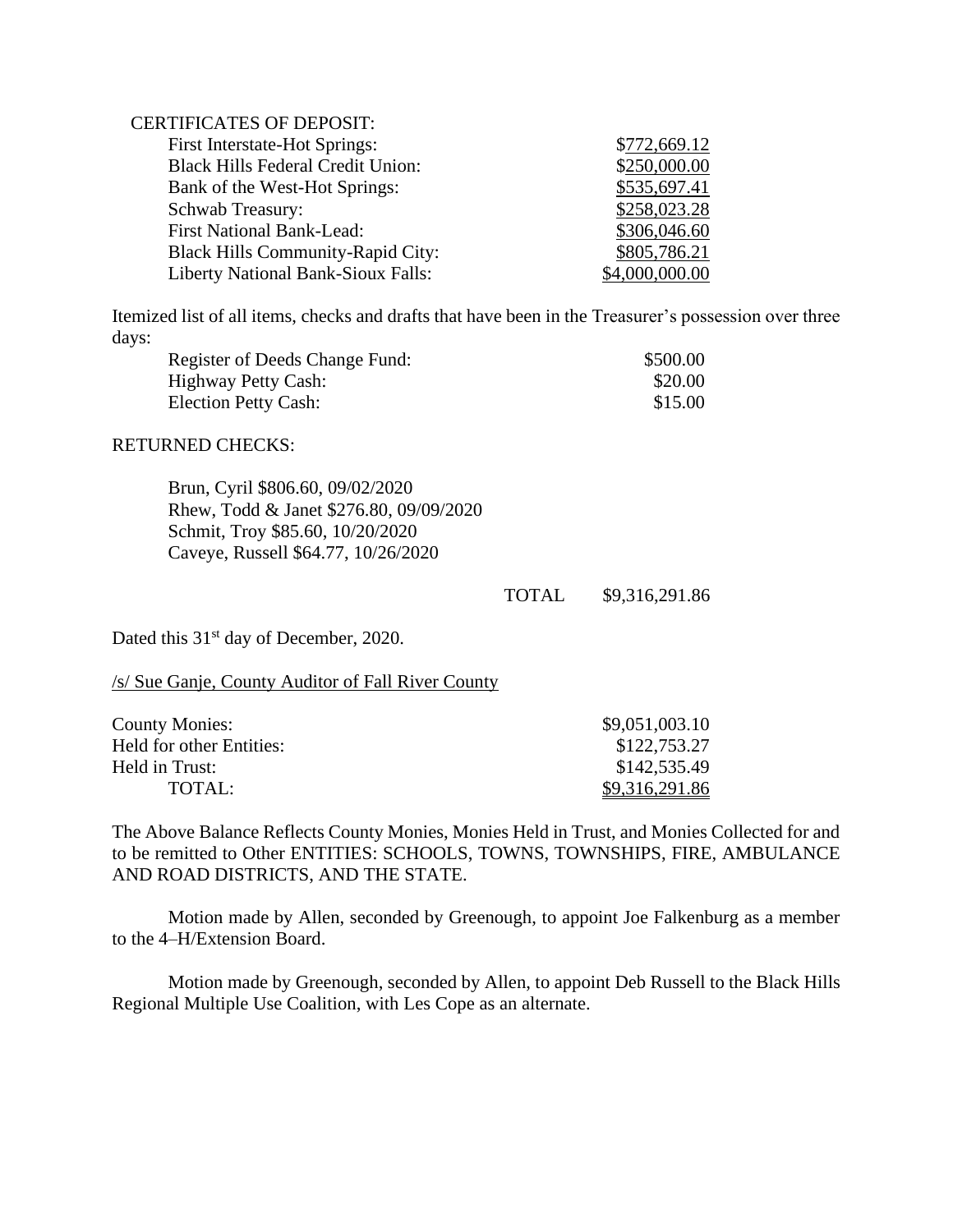Motion made by Cope, seconded by Russell, to amend the motion appointing Fall River Rural Health Clinic, under direct supervision of Dr. Sides, as primary caregiver for inmates to 'Dr. Sides, or her designee'.

Motion made by Russell, seconded by Cope, to deny the walk for warmth corporate sponsorship, but encourage private citizens to contribute.

Motion made by Greenough, seconded by Allen, to acknowledge that they received notification of a fundraising event for the Empower Coalition.

Motion made by Russell, seconded by Greenough, to surplus as junk a black office chair, #01598, from the State's Attorney's office.

Motion made by Russell, seconded by Greenough, to approve hiring Carol McClellan, greeter, \$11.00 per hour, effective January 21, 2021.

No applicants for county assistance or death expense requests met with the board.

Bob Evans, Sheriff, met with the board. Motion made by Allen, seconded by Greenough, to reclassify Jonathan Wishard, jailer, \$16.50 per hour, from part-time to full-time, effective January 21, 2021.

Evans reported that there are 3 females and 20 males in Fall River County and 3 males in Pennington County, with 1 inmate on work release, for a total of 27 inmates.

Discussion was also held on possible vehicles for a new deputy and training for current deputies; information will be brought back to the next meeting.

Frank Maynard, Emergency Management, met with the board to advise that the county received \$11,310.00 reimbursement from the state for the Homeland Security Grant - water rescue equipment; Maynard is applying for a grant to update the Hazardous Materials Plan. The plan is updated every 5 years, cost is \$5,000.00, with the grant paying for \$4,000.00 and the county will pay \$1,000.00. Fire and incidents were also reported on, and brief discussion was held on a repeater by Ardmore. Maynard noted the partial funding offered in the past and he is working on the FCC license.

Frank Ferguson met with the board to request removal – reimbursement of penalties and interest on a tax bill. Treasurer Pullen was present to provide a recap on the property taxes, noting this issue is a civil issue between the buyer and seller when property is purchased. Motion made by Allen, seconded by Greenough to forgive, and have county pay penalties and interest for Bavarian Dream Tract, Sec 27, Twp 7, Rg 5 (2.5 acres), in the amount of \$53.43. Board can address any problems that may come up in the future on this issue.

Teresa Pullen, Treasurer, met with the board to update them that the account at the First Interstate Bank in Lead is not a money market account, as previously stated, but is a sweep account. All are FDIC insured, the state and banks have very strict guidelines on money, and everything is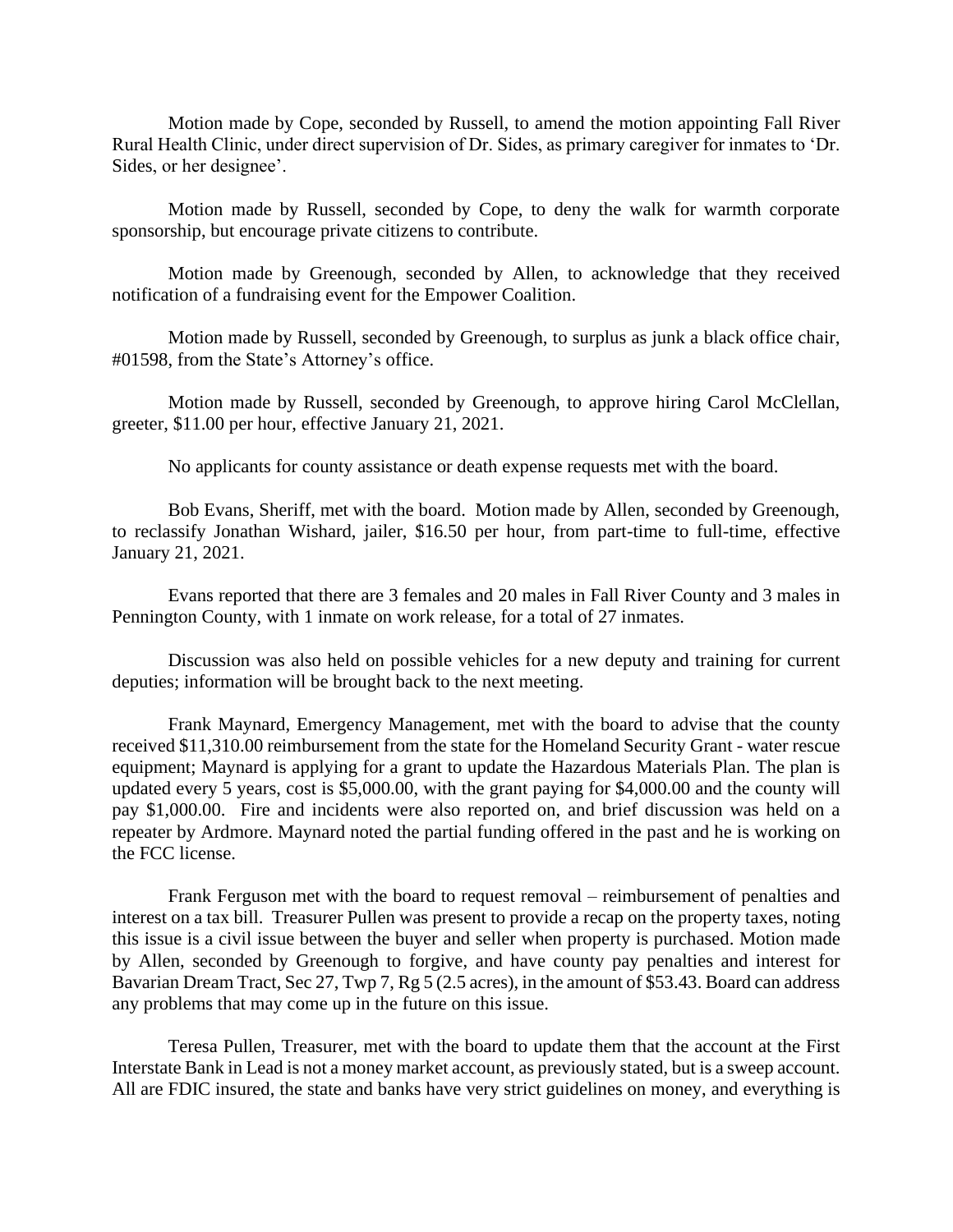legal, as investments are collateralized. Discussion was held with Lance Russell, State's Attorney on returned checks on the auditor's account, and how to collect court attorney liens. Greenough questioned if a full-time attorney would be beneficial to collect the liens. Brief discussion was also held on cash back county credit cards.

Dustin Ross, Andersen Engineers, met with the board. Motion made by Allen, seconded by Russell, to approve the following resolution:

### **FALL RIVER COUNTY RESOLUTION #2021-04**

# **A Plat of Lot 8R of Tract Seger-1, located in the NW1/4NW1/4 of Section 15, T8S, R6E, BHM, Fall River County, South Dakota**

# **Formerly Lot 8 and Lot 9R**

WHEREAS, there has been presented to the County Commissioners of Fall River County, South Dakota, the within plat of the above described lands, and it appearing to this Board that the system of streets conforms to the system of streets of existing plats and section lines of the county; adequate provision is made for access to adjacent unplatted lands by public dedication or section line when physically accessible; all provisions of the county subdivision regulations have been complied with; all taxes and special assessments upon the property have been fully paid; and the plat and survey have been lawfully executed; now and therefore,

BE IT RESOLVED that said plat is hereby approved in all respects.

Dated this 21<sup>st</sup> day of January 2021.

/s/Sue Ganje Fall River County Auditor

/s/Joe Falkenburg, Chairman ATTEST: Fall River County Board of Commissioners

Motion made by Allen, seconded by Russell, to approve the following resolution:

#### **FALL RIVER COUNTY RESOLUTION #2021-05**

**A Plat of Leckey Tract, Watkins Tract, and a 66' private access and utility easement, located in the E1/2 and SE1/4NW1/4 of Section 9, T8S, R5E, BHM, Fall River County, South Dakota**

#### **Formerly Wyatt Tract, the SW1/4NE1/4, the W1/2SE1/4 (less Hill Tract), and a portion of the E1/2SE1/4**

WHEREAS, there has been presented to the County Commissioners of Fall River County, South Dakota, the within plat of the above described lands, and it appearing to this Board that the system of streets conforms to the system of streets of existing plats and section lines of the county;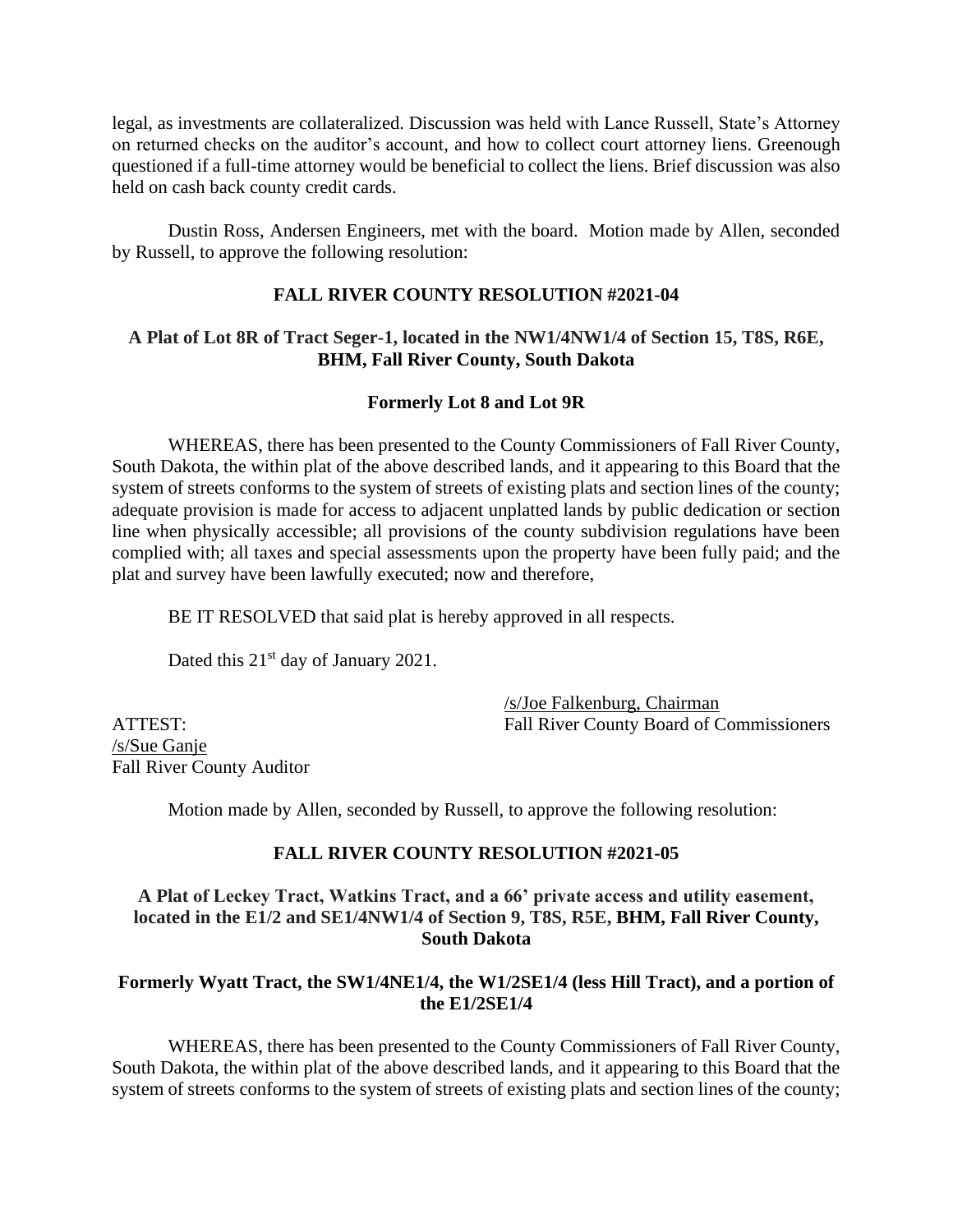adequate provision is made for access to adjacent unplatted lands by public dedication or section line when physically accessible; all provisions of the county subdivision regulations have been complied with; all taxes and special assessments upon the property have been fully paid; and the plat and survey have been lawfully executed; now and therefore,

BE IT RESOLVED that said plat is hereby approved in all respects.

Dated this 21<sup>st</sup> day of January 2021.

/s/Joe Falkenburg, Chairman ATTEST: Fall River County Board of Commissioners

/s/Sue Ganje Fall River County Auditor

The 3<sup>rd</sup> plat was unavailable.

Commissioner Cope continued discussion on property taxes in Fall River County, concerns from constituents and what to do if the legislators don't have success while in session. Russell has spoken with Bob Wilcox, Director of SDACC, and hopefully there will be a bill for the commissioners to get behind. State's Attorney Russell spoke of the change on valuing agriculture land in the past, and now there are 8 classes of soils. Susie Hayes, Director of Equalization, spoke of land valued as cropland in the county that should be classified as grazing, but also of the need to recognize lack of moisture. Concerns were raised about retirees on a fixed income and how to help taxpayers in the county.

Randy Seiler, Highway Superintendent, met with the board. Motion made by Greenough, seconded by Cope, to approve the December 29 through December 31, 2020 reimbursement to the highway department for fuel used or work performed as follows: Sheriff's Department - \$242.32.

Seiler updated the board about the MSHA meeting on February 2, 2021 at the Mueller Center in Hot Springs and that Butler Cat Machinery, Inc. will be at a future meeting to put in a proposal for a new motor grader; RDO will not be submitting one. They have also been hauling gravel, putting up signs and doing ditch work.

Discussion was held on a letter from Randy 'Uriah' Luallin to request the moratorium on selling delinquent tax certificates be lifted. Treasurer Pullen spoke about pros and cons of lifting the moratorium, but recommended waiting until the end of 2021 to see where they are at or if more back taxes have been paid. Concerns were heard from the public about taking the moratorium off.

Motion made by Greenough, seconded by Allen, to leave the moratorium in effect until December and review it again then.

Motion made by Allen, seconded by Cope, to approve the bills as follows:

**GENERAL FUND** AVERA BEHAVIORAL HEALTH TRANSPORTAION TRANSPORTAION S84.50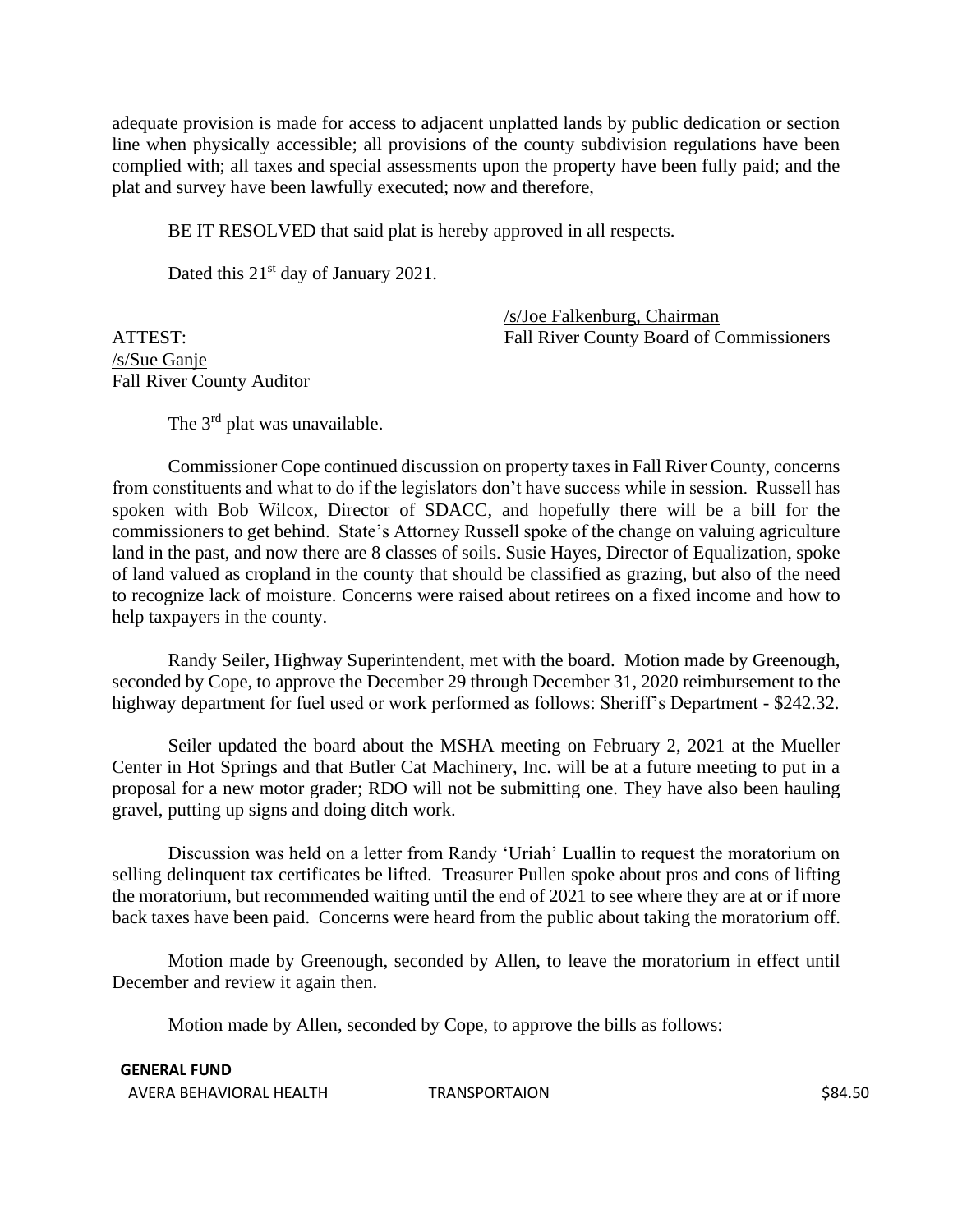| ASSN OF SD COUNTY W&P BDS         | 2021 DUES WEED & PEAST           | \$150.00    |
|-----------------------------------|----------------------------------|-------------|
| AT&T TELECONFERENCE               | TELECONFERENCE SERVICE           | \$59.38     |
| <b>BEHAVIOR MANAGEMENT SYSTEM</b> | 2021 BUDGET ALLOCATION           | \$7,500.00  |
| <b>BLACK HILLS CHEMICAL</b>       | <b>SUPPLY</b>                    | \$332.71    |
| <b>CARDMEMBER SERVICE</b>         | <b>CARDMEMBER SERVICES</b>       | \$1,409.97  |
| <b>CENTURY BUSINESS LEASING</b>   | COPIER LEASE/USAGE/METER         | \$730.18    |
| <b>CHEYENNE SANITATION</b>        | SANITATION COLLECTION            | \$371.73    |
| <b>CORRECT RX PHARMACY SERV.</b>  | <b>INMATE PHARMACY</b>           | \$16.49     |
| <b>CORPORATE WAREHOUSE</b>        | <b>TONER</b>                     | \$419.85    |
| <b>CULLIGAN SOFT WATER</b>        | RENTAL/SUPPLY                    | \$223.50    |
| DEAN SCHAEFER COURT REP           | <b>COURT REPORTER</b>            | \$30.00     |
| SD DEPT OF LABOR & REG            | UNEMPLOYMENT CLAIM               | \$2,070.00  |
| <b>EAGLE ENTERPRISES LLC</b>      | <b>SUPPLY</b>                    | \$44.95     |
| <b>EXECUTIVE MGMT FINANCE</b>     | <b>BIT NETWORK FEES</b>          | \$112.75    |
| <b>FALL RIVER HEALTH</b>          | VICTIM ASSISTANCE/INMATE MEDICAL | \$2,018.27  |
| <b>FALL RIVER COUNTY HERALD</b>   | <b>PUBLICATION</b>               | \$3,064.31  |
| <b>FALL RIVER CTY TREASURER</b>   | <b>BACK TAXES FIX</b>            | \$290.61    |
| <b>GOLDEN WEST</b>                | PHONE BILL/LONG DISTANCE         | \$2,303.75  |
| HILLYARD/SIOUX FALLS              | <b>SUPPLY</b>                    | \$357.16    |
| HOPE COUNSELING CENTER            | QMHP/MI                          | \$300.00    |
| <b>HOT SPRINGS ACE HARDWARE</b>   | <b>SUPPLY</b>                    | \$210.71    |
| <b>CITY OF HOT SPRINGS</b>        | <b>CITY WATER BILL</b>           | \$600.78    |
| JENSEN, LYLE                      | <b>CONTRACT</b>                  | \$1,500.00  |
| LYNN'S DAK. MART PHARMACY         | <b>INMATE PHARMACY</b>           | \$1,345.97  |
| MASTEL, BRUCE                     | DATABASE SETUP & MONITORING      | \$35.00     |
| MICROFILM IMAGING SYSTEMS         | SCANNING EQUIPMENT LEASE         | \$202.50    |
| NELSONS OIL & GAS INC.            | <b>UTILITIES</b>                 | \$708.00    |
| QUADIENT FINANCE USA, INC         | <b>POSTAGE</b>                   | \$808.75    |
| O'NEILL, JUSTIN                   | CAAF/A&N                         | \$2,943.29  |
| PENNINGTON COUNTY JAIL            | INMATE HOUSING PENNINGTON        | \$10,155.00 |
| PENNINGTON COUNTY                 | QMHP/MI                          | \$29.00     |
| POWELL, DEBRA J                   | <b>BLOOD DRAW</b>                | \$75.00     |
| <b>QUILL CORPORATION</b>          | <b>SUPPLY</b>                    | \$112.90    |
| SOUTHERN HILLS ECONOMIC           | 2021 BUDGET ALLOTMENT            | \$10,000.00 |
| SD DEPARTMENT OF HEALTH           | <b>BLOOD DRAW</b>                | \$360.00    |
| SD DEPT OF REVENUE                | <b>AUTO/MI STATE REMITT</b>      | \$1,283.26  |
| <b>SERVALL</b>                    | RUGS AND MATS SERVICE            | \$400.78    |
| SOFTWARE SERVICES INC             | SOFTWARE SERVICES                | \$3,240.00  |
| SPITZER CONSTRUCTION INC          | <b>SNOW REMOVAL</b>              | \$750.00    |
| <b>WATCHGUARD VIDEO</b>           | <b>SUPPLY</b>                    | \$34.08     |
| <b>WENDELL'S GARAGE</b>           | <b>SERVICE</b>                   | \$59.69     |
|                                   | TOTAL FOR GENERAL FUND           | \$56,744.82 |
| <b>COUNTY ROAD &amp; BRIDGE</b>   |                                  |             |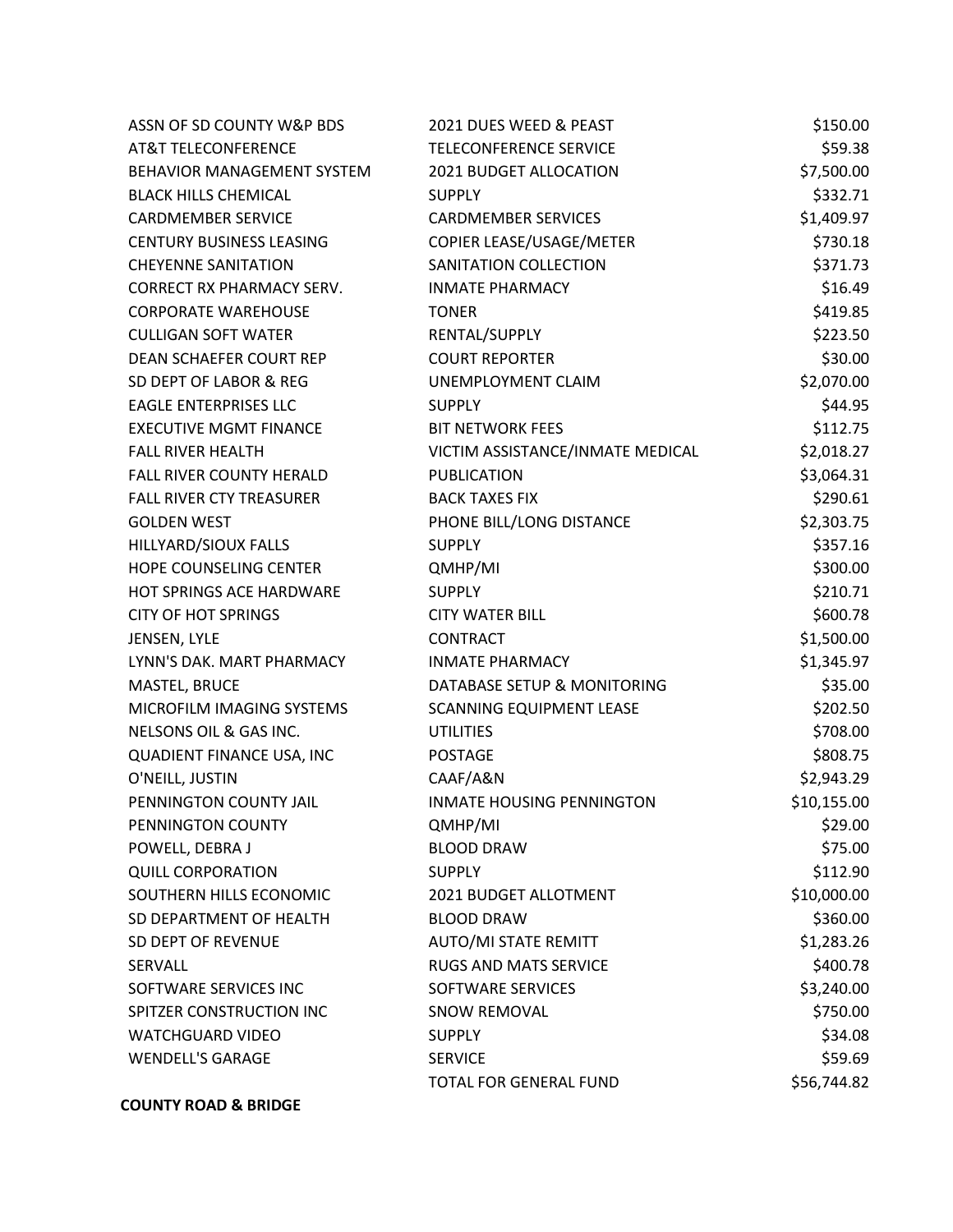| <b>B H ELECTRIC COOP INC.</b>     | UTILITY HWY ELECTRIC                        | \$74.14    |
|-----------------------------------|---------------------------------------------|------------|
| <b>BOMGAARS</b>                   | <b>SUPPLY</b>                               | \$24.39    |
| <b>BUTLER MACHINERY CO.</b>       | <b>SUPPLY</b>                               | \$167.20   |
| <b>CARDMEMBER SERVICE</b>         | <b>CARDMEMBER SERVICES</b>                  | \$324.22   |
| <b>CHEYENNE SANITATION</b>        | SANITATION COLLECTION                       | \$74.00    |
| <b>CITY OF EDGEMONT</b>           | <b>CITY OF EDGEMONT WATER</b>               | \$84.10    |
| <b>FLOYD'S TRUCK CENTER</b>       | <b>REPAIR</b>                               | \$3,876.68 |
| <b>FLINT ELECTRIC</b>             | <b>SERVICE</b>                              | \$1,697.69 |
| <b>FORWARD DISTRIBUTING</b>       | PARTS/SUPPLY                                | \$16.30    |
| <b>GOLDEN WEST</b>                | PHONE BILL/LONG DISTANCE                    | \$297.74   |
| <b>GRIMM'S PUMP SERVICE INC</b>   | <b>SUPPLY</b>                               | \$961.09   |
| HOT SPRINGS ACE HARDWARE          | <b>SUPPLY</b>                               | \$5.97     |
| HOT SPRINGS AUTOMOTIVE            | <b>SUPPLY</b>                               | \$586.90   |
| <b>CITY OF HOT SPRINGS</b>        | <b>CITY WATER BILL</b>                      | \$29.25    |
| RICOH USA INC                     | <b>HWY PRINTER LEASE</b>                    | \$75.00    |
| <b>US POSTAL SERVICE</b>          | POST OFFICE BOX RENT                        | \$150.00   |
| <b>RAPID DELIVERY</b>             | <b>DELIVERY</b>                             | \$14.38    |
| WESTERN FIRST AID & SAFETY        | FIRST-AID SUPPLY                            | \$142.76   |
|                                   | TOTAL COUNTY ROAD & BRIDGE                  | \$8,601.81 |
| 911 SURCHARGE REIMBURSEMENT       |                                             |            |
| <b>CARDMEMBER SERVICE</b>         | <b>CARDMEMBER SERVICES</b>                  | \$6.00     |
| <b>GOLDEN WEST</b>                | PHONE BILL/LONG DISTANCE                    | \$810.73   |
| <b>CENTURY LINK</b>               | 911 DISPATCH LINES                          | \$496.88   |
|                                   | TOTAL FOR 911 SURCHARGE REIMBURSEMENT       | \$1,313.61 |
| <b>EMERGENCY MANAGEMENT</b>       |                                             |            |
| <b>CARDMEMBER SERVICE</b>         | <b>CARDMEMBER SERVICES</b>                  | \$66.11    |
| <b>GOLDEN WEST</b>                | PHONE BILL/LONG DISTANCE                    | \$160.03   |
| <b>HOT SPRINGS ACE HARDWARE</b>   | <b>SUPPLY</b>                               | \$89.08    |
|                                   | TOTAL FOR EMERGENCY MANAGEMENT              | \$315.22   |
| L.E.P.C. GRANT (FED/STATE GRANTS) |                                             |            |
| PUDWILL, NORMAN                   | <b>SPOTTER</b>                              | \$60.00    |
| <b>BASTIAN, TRACY</b>             | <b>PILOT</b>                                | \$100.00   |
|                                   | TOTAL FOR L.E.P.C. GRANT (FED/STATE GRANTS) | \$160.00   |
| 24/7 SOBRIETY FUND                |                                             |            |
| <b>CARDMEMBER SERVICE</b>         | <b>CARDMEMBER SERVICES</b>                  | \$119.67   |
| <b>INTOXIMETERS</b>               | <b>SUPPLY</b>                               | \$479.50   |
|                                   | TOTAL FOR 24/7 SOBRIETY FUND                | \$599.17   |
| <b>M &amp; P RELIEF</b>           |                                             |            |
| MICROFILM IMAGING SYSTEMS         | SCANNING EQUIPMENT LEASE                    | \$165.00   |
|                                   | <b>TOTAL FOR M &amp; P RELIEF</b>           | \$165.00   |
| <b>COURTHOUSE BUILDING FUND</b>   |                                             |            |
| CHRISTENSEN ELECTRIC, LLC         | <b>ELECTRICAL SERVICE</b>                   | \$664.35   |
|                                   | TOTAL FOR COURTHOUSE BUILDING FUND          | \$664.35   |